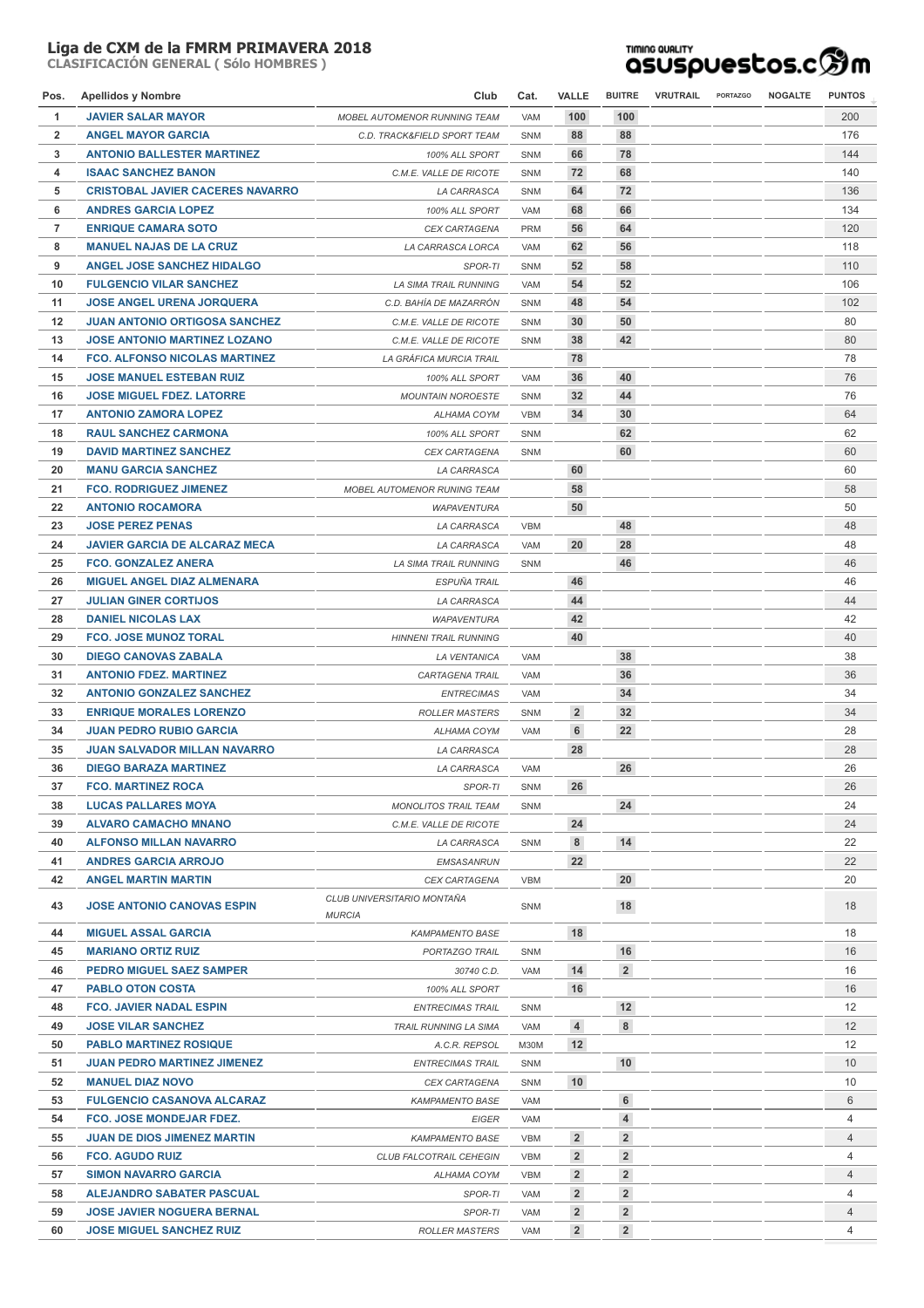| 61  | <b>JUAN FCO RIOS ORTEGA</b>         | <b>ROLLER MASTERS</b>                       | VAM        | $\overline{2}$ | $\overline{2}$ |  | $\overline{4}$ |
|-----|-------------------------------------|---------------------------------------------|------------|----------------|----------------|--|----------------|
| 62  | <b>DAVID LUCAS MUNIZ</b>            | <b>ROLLER MASTERS</b>                       | VAM        | $\overline{2}$ | $\overline{2}$ |  | $\overline{4}$ |
| 63  | <b>JUANJO CARCEL MANZANO</b>        | COSTERA SUR TRAIL PAN MORENO                | <b>VAM</b> | $\overline{2}$ | $\overline{2}$ |  | $\overline{4}$ |
| 64  | <b>JUAN SANCHEZ RODRIGUEZ</b>       | CLUB FALCOTRAIL CEHEGIN                     | VAM        | $\overline{2}$ | $\overline{2}$ |  | 4              |
| 65  | <b>JUAN FCO, AGUDO RUIZ</b>         | CLUB FALCOTRAIL CEHEGIN                     | <b>VAM</b> | $\overline{2}$ | $\overline{2}$ |  | $\overline{4}$ |
| 66  | <b>JUAN CARLOS PEREZ VERA</b>       | CARTAGENA TRAIL                             | VAM        | $\overline{2}$ | $\overline{2}$ |  | 4              |
| 67  | <b>JOSE JUAN LOPEZ GALINDO</b>      | <b>SAN JORGE</b>                            | SNM        | $\overline{2}$ | $\overline{2}$ |  | $\overline{4}$ |
| 68  | <b>JOSE ANTONIO LOPEZ LOPEZ</b>     | LAS CABRAS TIRAN AL MONTE                   | SNM        | $\overline{2}$ | $\overline{2}$ |  | 4              |
| 69  | <b>RAMON IBARRA IBARRA</b>          | <b>LA CARRASCA</b>                          | SNM        | $\overline{2}$ | $\overline{2}$ |  | $\overline{4}$ |
| 70  | <b>JOSE BARRANCOS GARCIA</b>        | CLUB CHOTACABRAS                            | <b>SNM</b> | $\overline{2}$ | $\overline{2}$ |  | $\overline{4}$ |
| 71  | <b>JOSE MARIA LOPEZ MARTINEZ</b>    |                                             | <b>SNM</b> |                | $\overline{2}$ |  | $\overline{2}$ |
| 72  | <b>JESUS OLIVA NICOLAS</b>          | <b>INDEPENDIENTE</b>                        | SNM        |                | $\overline{2}$ |  | $\overline{2}$ |
| 73  | <b>DAVID NICOLAS MATEO</b>          | CME VALLE DE RICOTE                         | <b>SNM</b> |                | $\overline{2}$ |  | $\overline{2}$ |
|     |                                     |                                             |            |                | $\overline{2}$ |  | $\overline{2}$ |
| 74  | <b>ROLANDO BERMUDEZ RODRIGUEZ</b>   | <b>EIGER</b>                                | <b>SNM</b> |                |                |  | $\overline{2}$ |
| 75  | <b>VICTOR SANCHEZ SANCHEZ</b>       | <b>ENTRECIMAS</b>                           | <b>SNM</b> |                | $\overline{2}$ |  |                |
| 76  | <b>JUAN RAMON GARCIA SANCHEZ</b>    | <b>ENTRECIMAS TRAIL</b>                     | <b>SNM</b> |                | $\overline{2}$ |  | $\overline{2}$ |
| 77  | <b>JUAN FCO. RUIZ SANCHEZ</b>       | <b>HINNENI TRAIL RUNNING</b>                | SNM        |                | $\overline{2}$ |  | $\overline{c}$ |
| 78  | <b>FCO. JAVIER MARIN BERNAL</b>     | LAS CABRAS TIRAN AL MONTE                   | <b>SNM</b> |                | $\overline{2}$ |  | $\overline{2}$ |
| 79  | PEDRO RUBEN NAVARRO PUERTA          | LAS CABRAS TIRAN AL MONTE                   | SNM        |                | $\overline{2}$ |  | $\overline{2}$ |
| 80  | <b>GREGORIO VELASCO CANOVAS</b>     | <b>MONGRAT TEAM</b>                         | <b>SNM</b> |                | $\overline{2}$ |  | $\overline{2}$ |
| 81  | PEDRO JOSE GARCIA GONZALEZ          | <b>MONOLITOS TRAIL TEAM</b>                 | <b>SNM</b> |                | $\overline{2}$ |  | $\overline{2}$ |
| 82  | <b>GREGORIO MUNOZ NAVARRO</b>       | <b>MONOLITOS TRAIL TEAM</b>                 | <b>SNM</b> |                | $\overline{2}$ |  | $\overline{2}$ |
| 83  | <b>DIEGO HURTADO PADILLA</b>        | SPOR-TI                                     | <b>SNM</b> |                | $\overline{2}$ |  | $\overline{2}$ |
| 84  | <b>JOSE RAMON PEREZ PEREZ</b>       | <b>T.&amp;.F SPORT TEAM</b>                 | <b>SNM</b> |                | $\overline{2}$ |  | $\overline{2}$ |
| 85  | <b>JUAN AMADOR MARTINEZ FERRER</b>  | 30740 C.D.                                  | <b>VAM</b> |                | $\overline{2}$ |  | $\overline{2}$ |
| 86  | <b>OSCAR NUNEZ</b>                  | 30740 C.D.                                  | <b>VAM</b> |                | $\overline{2}$ |  | $\overline{2}$ |
| 87  | <b>JOSE VICENTE MASO ZAPLANA</b>    | C.D. RUNTRITON CARTAGENA                    | <b>VAM</b> |                | $\overline{2}$ |  | $\overline{2}$ |
| 88  | <b>AGUSTIN BELMONTE MATEO</b>       | CARTAGENA TRAIL                             | <b>VAM</b> |                | $\overline{2}$ |  | $\overline{2}$ |
| 89  | <b>FCO. JAVIER RUIZ HERNANDEZ</b>   | CARTAGENA TRAIL                             | <b>VAM</b> |                | $\overline{2}$ |  | $\overline{c}$ |
| 90  | <b>MIGUEL MADRID LOPEZ</b>          | CLUB CHOTACABRAS                            | <b>VAM</b> |                | $\overline{2}$ |  | $\overline{2}$ |
| 91  | <b>ANTONIO MIGUEL FUENTES GIL</b>   | CLUB FALCOTRAIL CEHEGIN                     | <b>VAM</b> |                | $\overline{2}$ |  | $\overline{2}$ |
| 92  | <b>ANTONIO MADRID SANCHEZ</b>       | <b>KAMPAMENTO BASE</b>                      | <b>VAM</b> |                | $\overline{2}$ |  | $\overline{2}$ |
| 93  | <b>SEBASTIAN LOPEZ</b>              | <b>SEGUROS ASEMAR PELAYO</b>                | <b>VAM</b> |                | $\overline{2}$ |  | $\overline{2}$ |
|     |                                     |                                             |            |                | $\overline{2}$ |  |                |
| 94  | <b>ABUNDIO BOUZON CALVO</b>         | CARTAGENA TRAIL                             | <b>VBM</b> |                |                |  | $\overline{2}$ |
| 95  | <b>MARIANO MULA GINER</b>           | CLUB KAMPAMENTO BASE                        | <b>VBM</b> |                | $\overline{2}$ |  | $\overline{2}$ |
| 96  | <b>JOSE GUIRAO MARTINEZ</b>         | LAS CABRAS TIRAN AL MONTE                   | <b>VBM</b> |                | $\overline{2}$ |  | $\overline{2}$ |
| 97  | <b>ANTONIO TOMAS MARTINEZ JODAR</b> |                                             |            | $\overline{2}$ |                |  | $\overline{2}$ |
| 98  | <b>IGNACIO DE LA TORRE GAMEZ</b>    | ROLLER MASTERS                              |            | $\mathbf 2$    |                |  | 2              |
| 99  | <b>MANUEL JESUS CUENCA BURGOS</b>   | SPOR-TI                                     |            | $\overline{2}$ |                |  | $\overline{2}$ |
| 100 | <b>JOSE MARTINEZ CANOVAS</b>        | G.S. VENTA LA RATA                          | M50M       | $\overline{2}$ |                |  | 2              |
| 101 | <b>TOMAS LAENCINA LOPEZ</b>         | <b>EMSASANRUN</b>                           |            | $\overline{2}$ |                |  | $\overline{2}$ |
| 102 | <b>JULIAN MARTINEZ FDEZ.</b>        | EL PORTAZGO TRAIL                           |            | $\overline{2}$ |                |  | 2              |
| 103 | <b>BARTOLOME TUDELA GALLEGO</b>     | C.D. LA VENTANICA                           |            | $\overline{2}$ |                |  | $\overline{2}$ |
| 104 | <b>JUAN LOPEZ YANEZ</b>             | <b>WAWBECK SCOUT</b>                        |            | $\overline{2}$ |                |  | 2              |
| 105 | <b>RUBEN MUNOZ CANO</b>             | SPOR-TI                                     |            | $\overline{2}$ |                |  | $\overline{2}$ |
| 106 | <b>DANIEL MORA NAVALON</b>          | RED DEPORTIVA YECLA                         |            | $\overline{2}$ |                |  | $\overline{2}$ |
| 107 | <b>ANTONIO PERENIGUEZ MARTINEZ</b>  | <b>MURSAH SISHA TRAIL</b>                   |            | $\overline{2}$ |                |  | $\overline{2}$ |
| 108 | <b>MANUEL MULA RODRIGUEZ</b>        | <b>KAMPAMENTO BASE</b>                      |            | $\overline{2}$ |                |  | 2              |
| 109 | <b>ANGEL LINARES VIVANCOS</b>       | G.S. VENTA LA RATA                          |            | $\overline{2}$ |                |  | $\overline{2}$ |
| 110 | <b>JOSE JAVIER SERRANO ABELLAN</b>  | <b>EMSASANRUN</b>                           |            | $\overline{2}$ |                |  | 2              |
| 111 | <b>MARCO ANTONIO ROCA BOLARIN</b>   | DEMONIOS DE LA MONTAÑA                      |            | $\overline{2}$ |                |  | 2              |
|     | <b>ANTONIO DE LOS REYES-GARCIA</b>  |                                             |            |                |                |  |                |
| 112 | <b>CANDEL</b>                       | <b>CORREBIRRAS</b>                          |            | $\overline{2}$ |                |  | 2              |
| 113 | <b>MARIANO LUENGO IMBERNON</b>      | CLUB UNIVERSITARIO MONTAÑA<br><b>MURCIA</b> |            | $\overline{2}$ |                |  | $\overline{2}$ |
| 114 | <b>JAVIER MERONO GALLUT</b>         | CLUB CHOTACABRAS                            |            | $\overline{2}$ |                |  | 2              |
| 115 | <b>SALVADOR ARDIL MENDEZ</b>        | CARTAGENA TRAIL                             |            | $\overline{2}$ |                |  | $\overline{2}$ |
| 116 | <b>ANTONIO VERA MARTINEZ</b>        | C.D. RUNTRITON CARTAGENA                    | VAM        | $\overline{2}$ |                |  | 2              |
| 117 | <b>DAVID RODRIGUEZ GONZALEZ</b>     | C.D. RUNTRITON CARTAGENA                    | VAM        | $\overline{2}$ |                |  | 2              |
| 118 | <b>CANDIDO HERNANDEZ TORRERAS</b>   | C.A. TORRE PACHECO                          |            | $\overline{2}$ |                |  | 2              |
| 119 |                                     |                                             |            | $\overline{2}$ |                |  | $\overline{2}$ |
|     | PEDRO JOSE ALBALADEJO HERNANDEZ     | C.A. TORRE PACHECO                          |            |                |                |  |                |
| 120 | <b>JOSE MARIA LOZANO CUTILLAS</b>   | <b>BARTOLO TRAIL</b>                        |            | $\overline{2}$ |                |  | 2              |
| 121 | <b>FCO. JAVIER JIMENEZ VENZALA</b>  | <b>BARTOLO TRAIL</b>                        |            | $\overline{2}$ |                |  | 2              |
| 122 | <b>DOMINGO JOSE FDEZ. EGEA</b>      | <b>ROLLER MASTERS</b>                       |            | $\overline{2}$ |                |  | 2              |
| 123 | LORENZO ALBALADEJO DAVO             | <b>ROLLER MASTERS</b>                       |            | $\overline{2}$ |                |  | 2              |